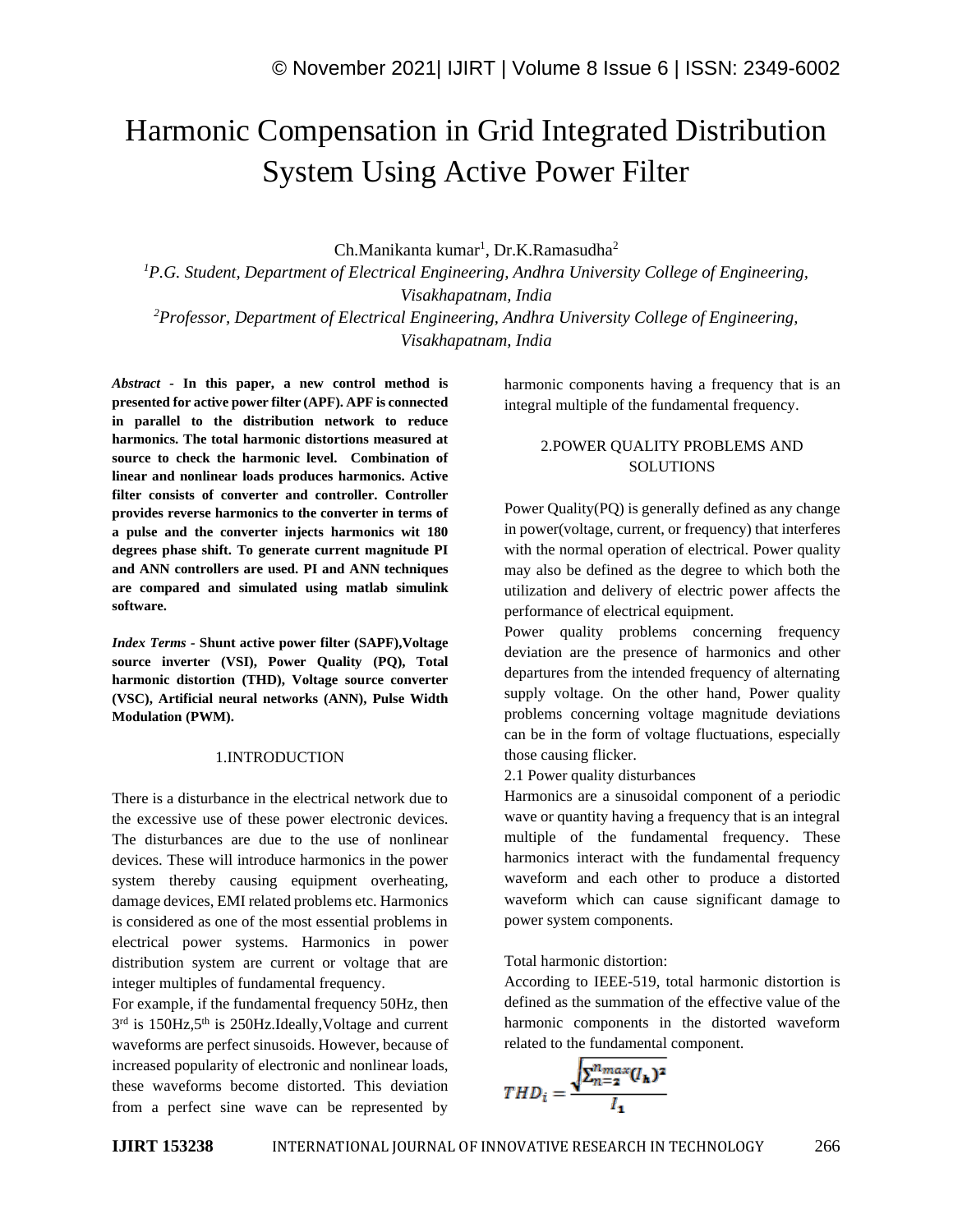Where Ih is the RMS value of current harmonics component.

The IEEE Standard 519-1992 Recommended Practices and Requirements for Harmonic Control in Electrical Power systems specifies the limits of harmonic voltage and current at the point of common coupling between end user and distribution utilities. The approach adopted in this standard requires the participation of both end users and utilites.

#### 2.2 Modeling of the system

#### Description of the proposed system

The proposed system is Three Phase Four wire which consists of shunt active power filter connected to the dc-link of a grid-interfacing inverter as shown in Fig.3.1. The voltage source inverter is a key element of a PV system as it interfaces the renewable energy source to the grid and delivers the generated power. The active power filter is connected to grid with an inverter coupled to dc-link. The dc-capacitor decouples the Photovoltaic system from grid and also allows independent control of converters on either side of dc-link [17].



Figure 1. Proposed Three Phase Four Wire System

## 3.CONTROL TECHNIQUE USED FOR INTERFACING INVERTER TO ACT AS SHUNT APF



Figure 2: Control scheme The reference current templates (Ia\*, Ib\*, and Ic\*) are obtained by multiplying this peak value (Im) by the

three-unit sine vectors (Ua, Ub and Uc) in phase with the three source voltages. These unit sine vectors are obtained from the three sensed line to neutral voltages. The reference grid neutral current  $(In<sup>*</sup>)$  is set to zero, being the instantaneous sum of balanced grid currents. Multiplication of magnitude Im with phases (Ua, Ub, and Uc) results in the three phase reference supply currents (Ia\*, Ib\*, and Ic\*).

#### 4. HYSTERESIS CURRENT CONTROL

The hysteresis current control (HCC) is the easiest control method to implement; it was developed by Brod and Novotny in 1985. The shunt APF is implemented with three phase current controlled VSI and is connected to the ac mains for compensating the current harmonics. The VSI gate control signals are brought out from hysteresis band current controller.



Figure 3. Waveform of hysterisis current control

# 5. SIMULINK MODEL OF HYSTERESIS CURRENT CONTROL



Figure 4: Simulink Model of Hysteresis Current Control

6. MATLAB /SIMULINK MODEL OF PI **CONTROL**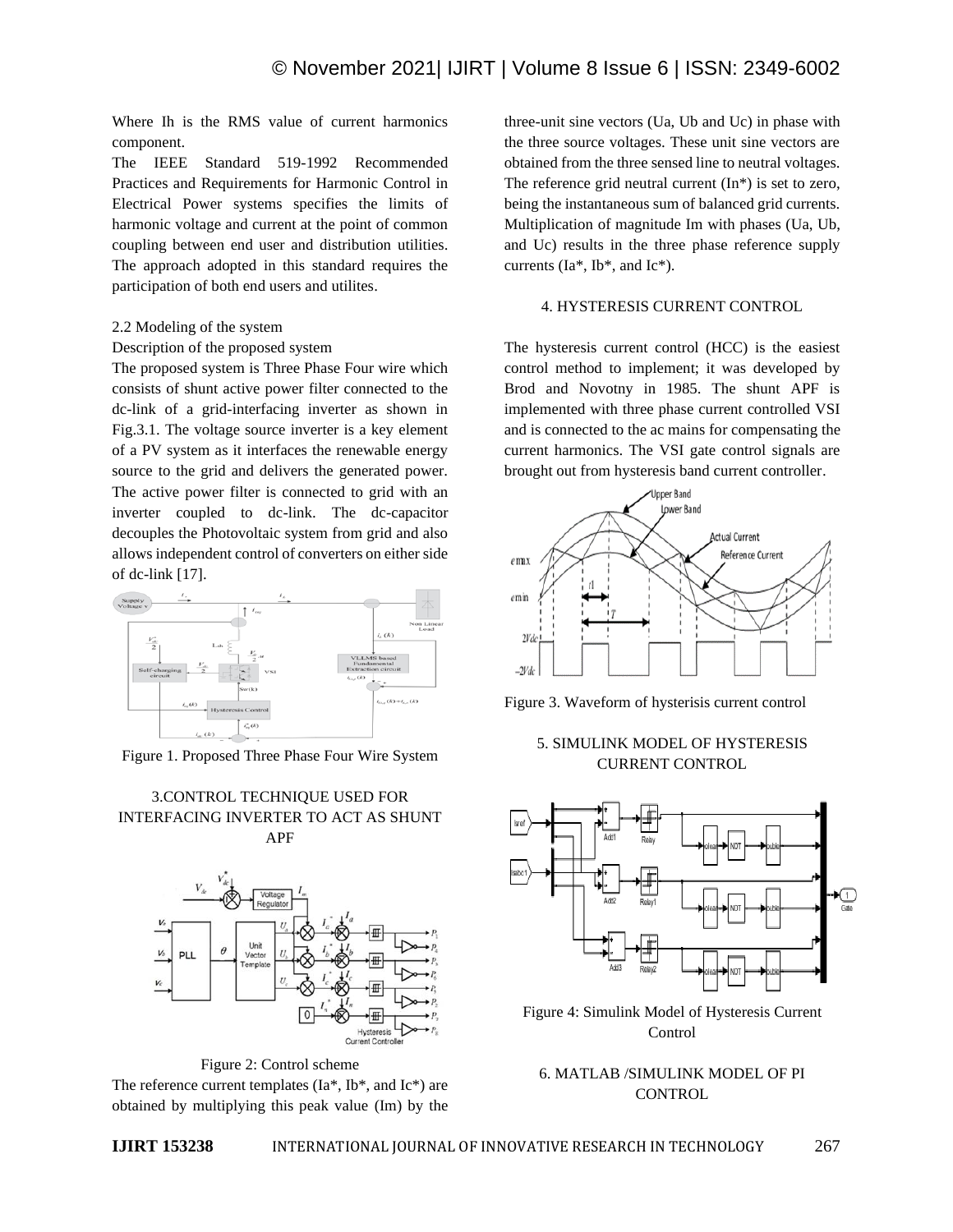

Figure 5. Matlab /Simulink Model of Pi Control

#### 7.LOADS

**7.1 NON-LINEAR LOAD:** A three phase four leg diode rectifier feeding an RL load is considered as a non-linear load. The load is modeled in Simulink by using diodes.

**7.2 BALANCED LOAD:** The three impedance values are connected to the three phases of the source. The load is modeled in Simulink by using resistors.

**7.3 UNBALANCED LOAD**: The three different impedance of value is connected to the three phases of the source. The load is modeled in Simulink by using resistors and inductors.

# 8.MATLAB/SIMULINK MODEL OF THE PROPOSED SYSTEM



Figure 6: Matlab/Simulink Model of the Proposed System

# 9.ARTIFICIAL NEURAL NETWORKS

Artificial Neural Networks are relatively crude electronic models based on the neural structure of the brain. The brain basically learns from experiences. It is natural proof that are beyond the scope of current computers are indeed solvable by small energy efficient packages. This brain modeling also promises a less technical way to develop machine solutions. These biologically inspired methods of computing are thought to be the next major advancement in the computing industry. Even simple animal brains are capable of functions that are currently impossible for computers. Computers do rote things well, like keeping ledgers or performing complex math. But computers have trouble recognizing even simple patterns much less generalizing those patterns of the past into action of the future.

Now, advance in biological research promise an initial understanding of the natural thinking mechanism. This research shows that brain stores information, as patterns. Some of these patterns are very complicated and allow us the ability to recognize individual faces from any different angles. This process of storing information as patterns, utilizing those patterns, and then solving problems encompasses a new field in computing. This field does not utilize traditional programming but involves the creation of massively parallel networks and the training of those networks to solve specific problems. This field also utilizes words very different from traditional computing, words like behave, react, self-organize, learn, generalize, and forgot. An artificial neural network (ANN), often just called a "neural network" (NN), is a mathematical model or computational model based on biological neural networks. It consists of an interconnected group of artificial neurons and processes information using a connectionist approach to computation. In most cases an ANN is an adaptive system that changes its structure based on external or internal information that flows through the network during the learning phase. In more practical terms neural networks are non-linear statistical data modeling tools. They can be used to model complex relationships between inputs and outputs or to find patterns in data. A neural network is an interconnected group of nodes, akin to the vast network of neurons in the human brain.

#### 10.CASE STUDIES, RESULTS AND ANALYSIS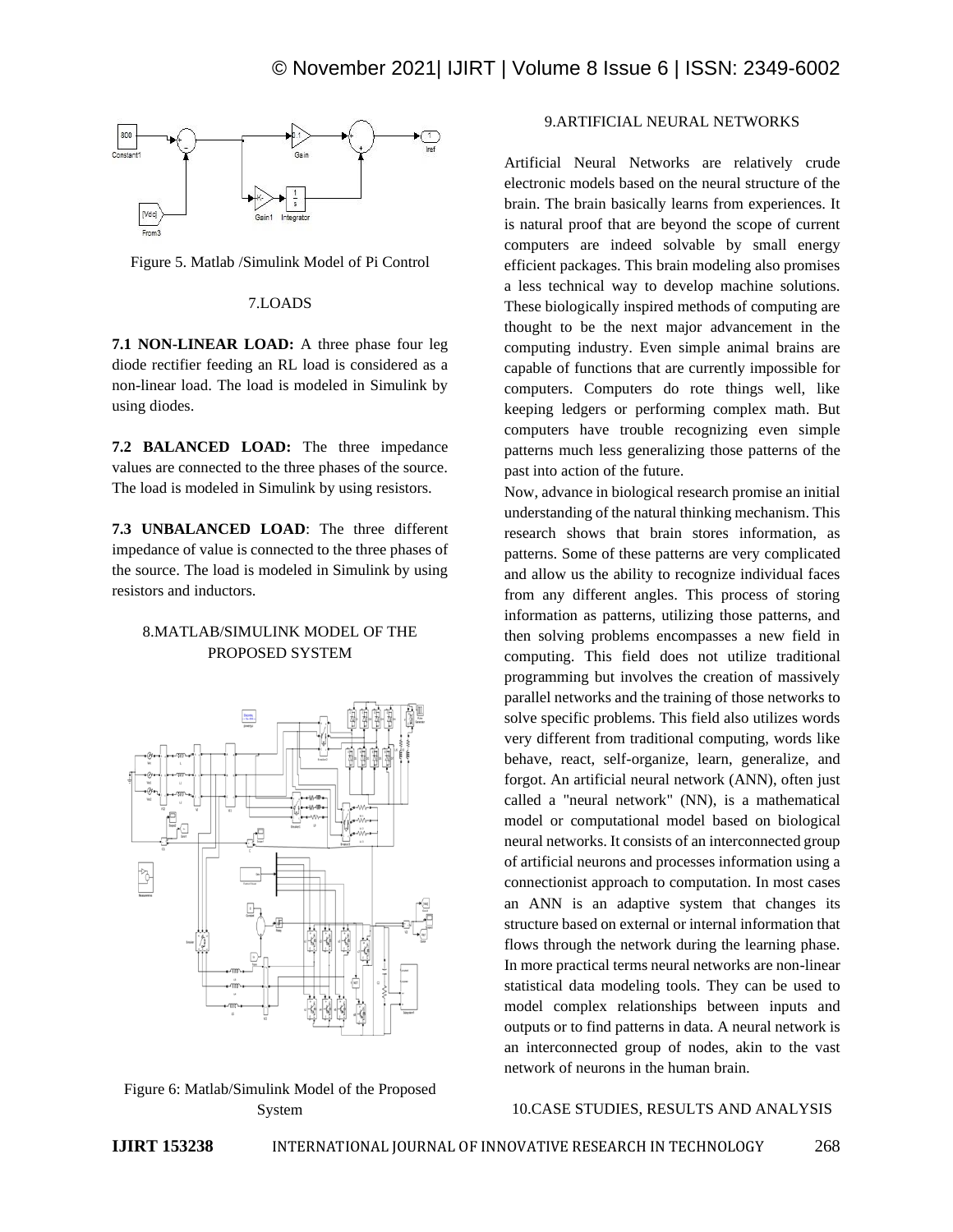The performance of the proposed structure is assessed by a computer simulation that uses MATLAB Software. The parameters of the proposed system are given in the tables below. The performance of the system with proposed control scheme is discussed, which includes the following case studies.

Here Simulation results are presented for six cases.

- Case 1: Non-Linear Load.
- Case 2: Unbalanced Load.
- Case 3: Unbalanced Nonlinear Load.
- Case 4: Balanced Nonlinear Load.

Case 5: THD Analysis for Various Hysteresis Bands.

Case 6: THD Analysis for Different Percentage of Unbalanced Nonlinear Load

## 10.1 CASE 1: NONLINEAR LOAD a. SOURCE CURRENT



figure 8: SOURCE CURRENT

### b. LOAD CURRENT





#### C. INVERTER CURRENT



figure 10: INVERTER CURRENT

# 10.2 THD ANALYSIS FOR NON-LINEAR LOAD 10.2.1 THD OF SOURCE CURRENT BEFORE COMPENSATION<br>  $\overline{\phantom{a}}$  Signal to analyze





Total Harmonic Distortion of Source Current after Compensation  $= 3.20\%$ 

# 10.1.1.2 THD OF SOURCE CURRENT AFTER COMPENSATION<br>Signal to analyze





Total Harmonic Distortion of Source Current after Compensation  $= 3.20\%$ 

Figure 12 gives the simulation result of three phase four wire shunt active power filter under nonlinear load condition. After compensation, THD of the source is reduced from 30.13% to 3.20% which is well below the recommended 5% limit.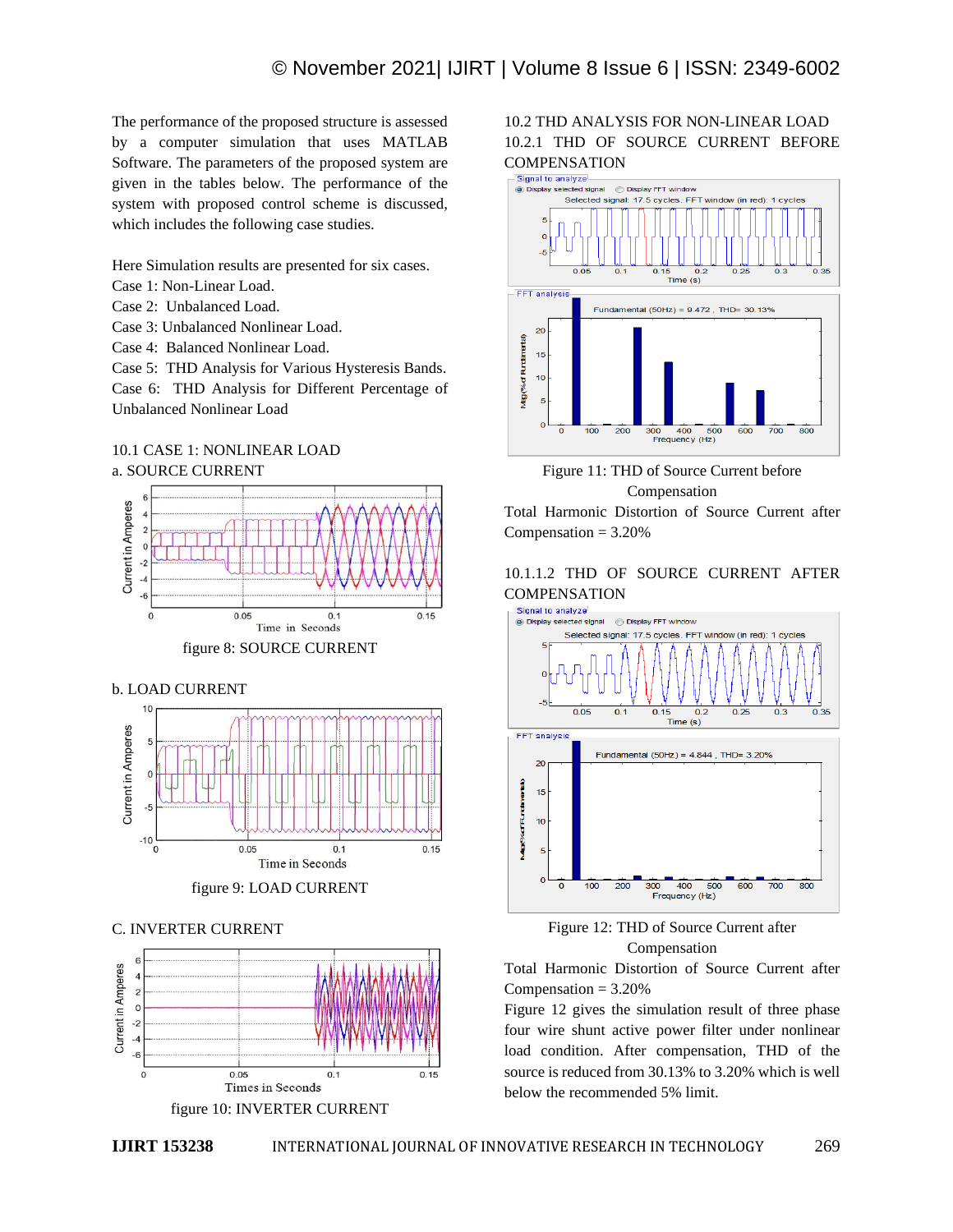# 10.2 CASE 2: UNBALANCED LOAD a. SOURCE CURRENT



Figure 13: source current





c. INVERTER CURRENT









Figure 17: Load current

#### c. INVERTER CURRENT



# 10.3.1 THD ANALYSIS OF BALANCED NONLINEAR LOAD 10.3.1.1 THD OF SOURCE CURRENT BEFORE



0 100 200 300 400 500 600 700 800  $\Omega$ Frequency (Hz)

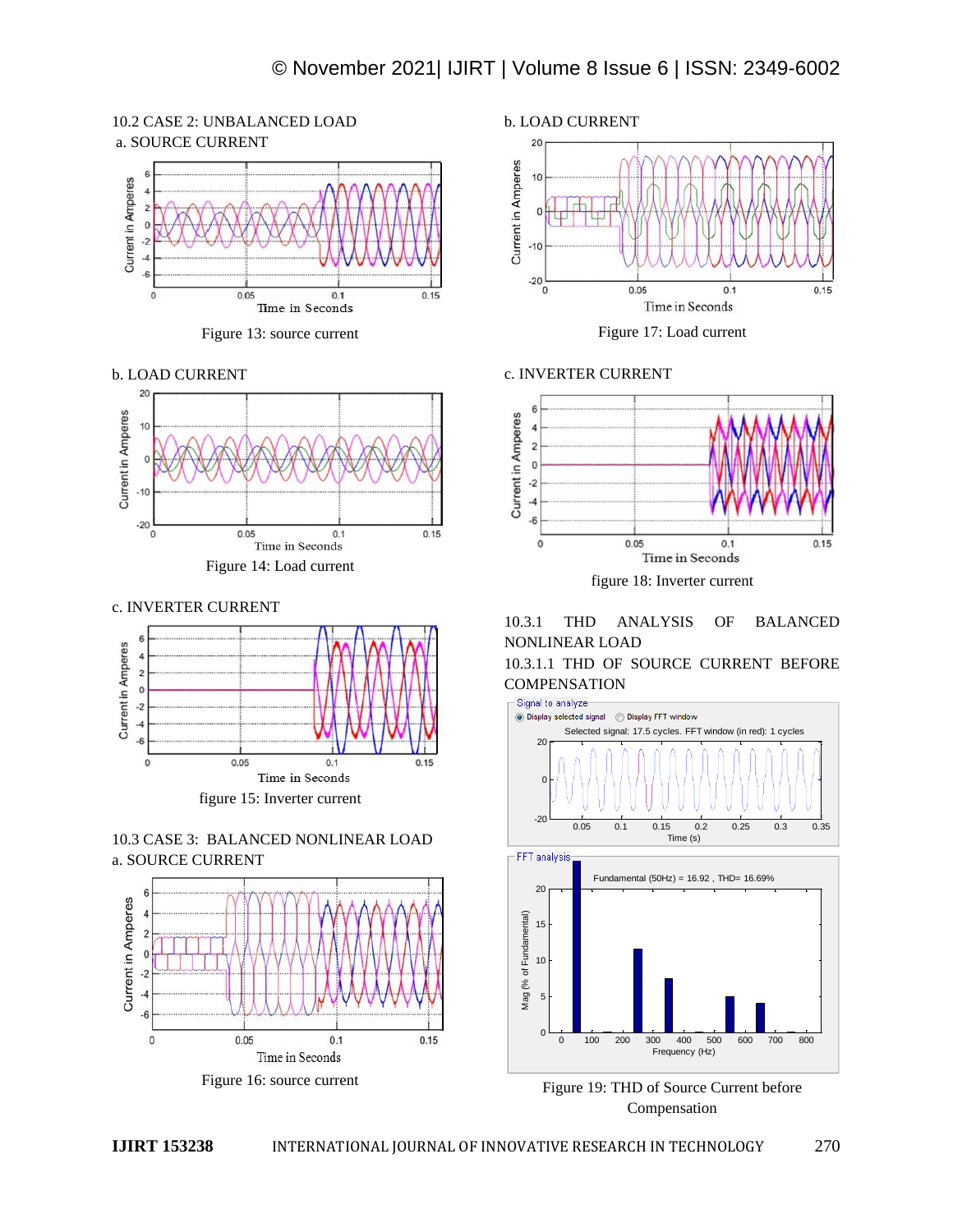Total Harmonic Distortion of Source Current before Compensation =14.69%



Figure 20: THD of Source Current after Compensation

Total Harmonic Distortion of Source Current after Compensation =3.77%

Figure 20 gives the simulation result of three phase four wire shunt active power filter under Balanced Nonlinear Load condition. After compensation, THD of the source is reduced from 14.6% to 3.77% which is well below the recommended 5% limit.

# CASE 4: UNBALANCED NONLINEAR LOAD





figure 21:source current



Figure 22: Load current





Figure 23: shows the source current, load current, inverter compensating current respectively. The inverter is turned on at o.1 seconds. Figure 23 (a): it clearly indicates the source current from 0 to 0.1 sec represents the unbalance and non-sinusoidal nature due to the presence of unbalance nonlinear load. At 0.1 seconds the nature of waveform is sinusoidal this represents the inverter compensated both unbalance and non-sinusoidal wave to balanced sinusoidal wave. The load current waveform is shown in Figure 23 (b). The inverter supplies the compensating current that is shown in Figure 23 (c).

# THD ANALYSIS OF UNBALANCED NONLINEAR LOAD

THD OF SOURCE CURRENT BEFORE **COMPENSATION** 



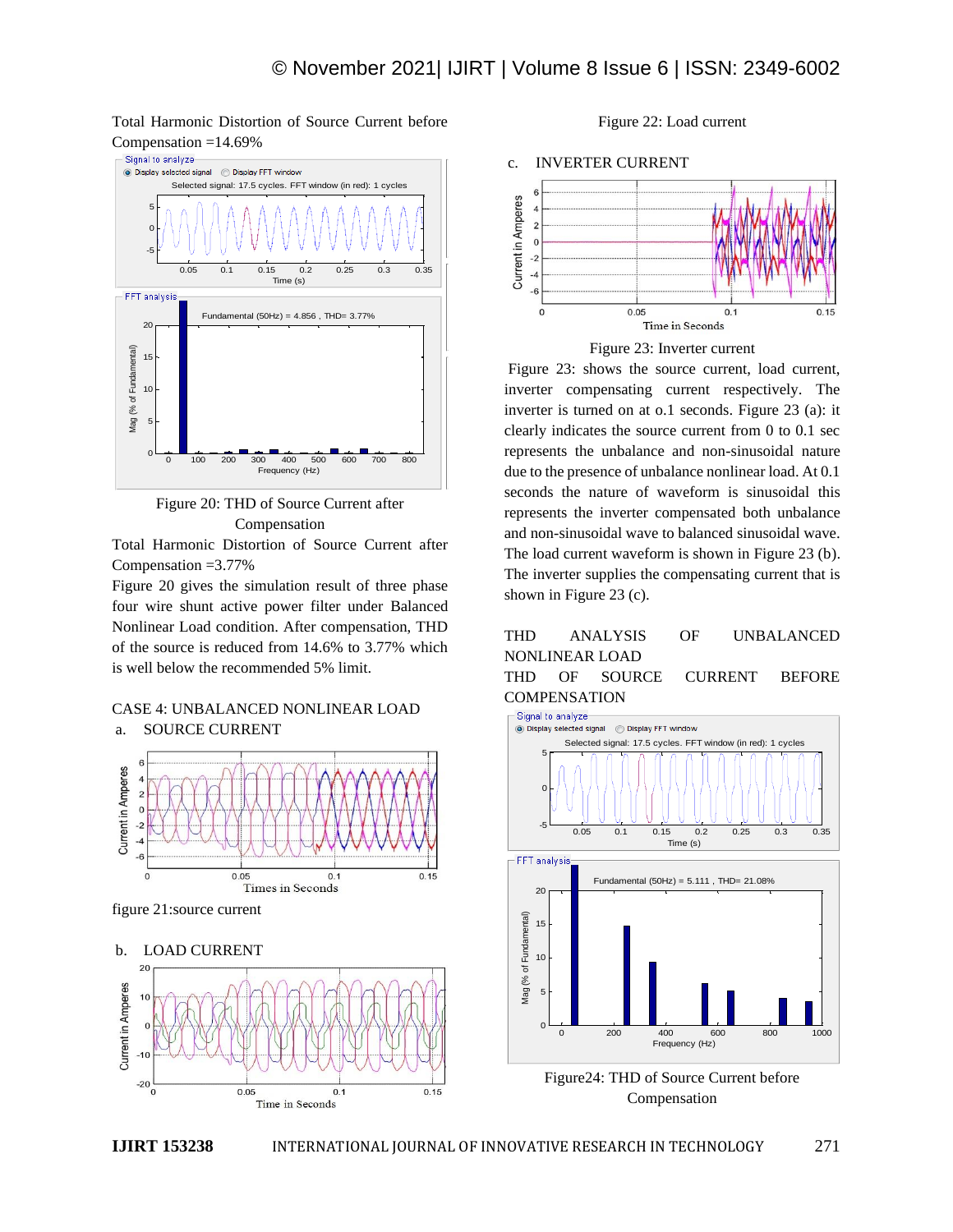Total Harmonic Distortion of Source Current before Compensation =21.08%

10.3.1.2 THD OF SOURCE CURRENT AFTER **COMPENSATION** 





Total Harmonic Distortion of Source Current after Compensation  $= 3.19%$ 

Figure 25 gives the simulation result of three phase four wire shunt active power filter under Unbalanced Nonlinear Load condition. After compensation, THD of the source is reduced from 21.08% to 3.19% which is well below the recommended 5% limit.



Figure 26 Source Current after Compensation USING ANN

THD ANALYSIS OF UNBALANCED NONLINEAR LOAD THD OF SOURCE CURRENT BEFORE **COMPENSATION** 







Total Harmonic Distortion of Source Current before Compensation =21.08%

10.3.1.2 THD OF SOURCE CURRENT AFTER **COMPENSATION** 







Total Harmonic Distortion of Source Current after Compensation  $= 3.19%$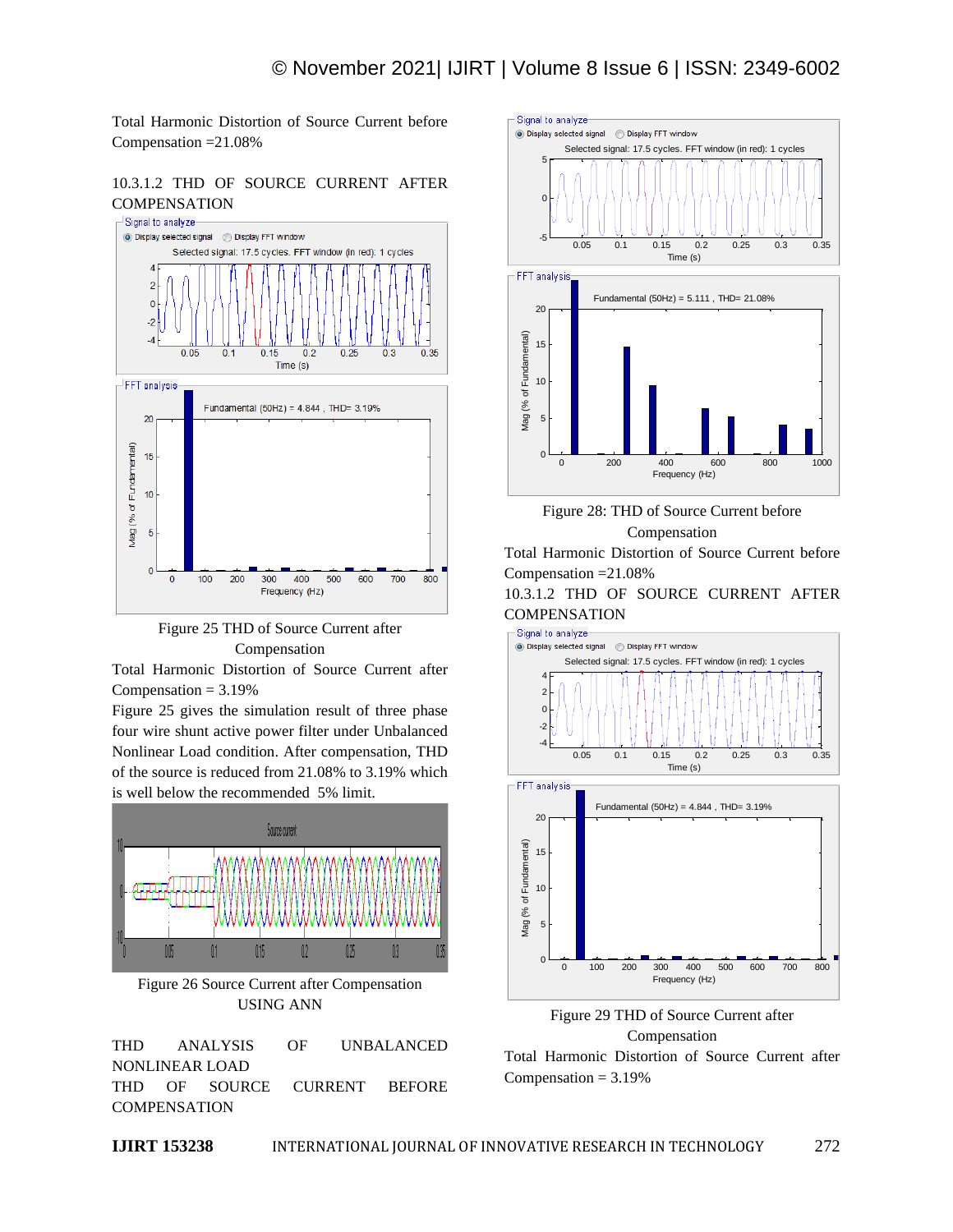Figure 29 gives the simulation result of three phase four wire shunt active power filter under Unbalanced Nonlinear Load condition. After compensation, THD of the source is reduced from 21.08% to 3.19% which is well below the recommended 5% limit.

# 11.CONCLUSION

- 1. Shunt active power filter is modeled and connected to three phase four wire distribution system through an inverter.
- 2. From the results, it can be concluded that the grid interfacing inverter is functioning as a conventional inverter as well as an Active Power Filter.
- 3. It can also be concluded that the grid interfacing inverter is maintaining sinusoidal source current by reducing THD in supply under various load conditions.
- 4. PI controller and ANN controllers are used for Inverter current control. It is better to use ANN controller by replacing pi controller.

# 12.SCOPE FOR FUTURE WORK

In this thesis, the inverter is utilized to work as shunt active power filter as well as conventional inverter by using PI control with hysteresis current control technique.

This work can be extended by

- 1. By changing control scheme like fuzzy network, PID control techniques.
- 2. By using load side control technique like PQ theory.

# 13.ACKNOWLEDGMENT

If words are considered as symbol of approval and tokens as knowledge, then let the words play the heralding role of expressing my gratitude.

I would like to express my deepest gratitude to our guide, Prof. Dr. K. RamaSudha, Professor, Department of Electrical Engineering, Andhra University College of Engineering (A), Visakhapatnam for her guidance. I shall always cherish our association for her encouragement, approachability and freedom of thought and actions which I had enjoyed during thesis work

I would like to thank all my friends, faculty members and lab staff for their good wishes and constructive

support in building up the work. At this point I have to express my indebtedness to my beloved parents, for their blessings and encouragement in completing my work fruitfully.

Finally, I thank everyone who helped me directly or indirectly in successful completion of this research work.

## REFERENCES

- [1] J. M. Guerrero, L. G. de Vicuna, J. Matas, M. Castilla, and J. Miret, "A wireless controller to enhance dynamic performance of parallel inverters in distributed generation systems," IEEE Trans. Power Electron.,vol. 19, no. 5, pp. 1205– 1213, Sep. 2003.
- [2] J. H. R. Enslin and P. J. M. Heskes, "Harmonic interaction between a large number of distributed power inverters and the distribution network,"IEEE Trans. Power Electron., vol. 19, no. 6, pp. 1586–1593,Nov. 2004
- [3] Singh.B, Chandra.A, Al-Haddad.K, "A review of active filters for power quality improvement," IEEE Trans. Industrial Electronics, Vol. 46, pp. 960-971, Oct. 1999
- [4] POWER QUA.LITY: A UTILITY AND INDUSTRY PERSPECTIVE Jeff G. Dougherty, Member Duke Power Company P. 0. Box 1006 Charlotte, NC 28201-1006 Wayne L. Stebbins, Senior Member Hoechst Celanese Corporation 2850 Cherry Road Rock Hill, SC 29730-8998
- [5] Ron A. Adams, Power Quality: A Utility Perspective, AEE Technical Conference Paper, October 1996
- [6] Special Feature: Power quality Solutions to the power quality problem by Prof. Ray Arnold
- [7] L. Gyugi and E. C. Strycula, "Active AC Power Filters", IEEE-IAS Annual Meeting Record, 1976, pp. 529-535.
- [8] V. Khadkikar, A. Chandra, A. O. Barry, and T. D. Nguyen, "Application of UPQC to protect a sensitive load on a polluted distribution network," in Proc. Annu. Conf. IEEE Power Eng. Soc. Gen. Meeting, 2006, pp. 867–872.
- [9] Khadkikar V, Agarwal P, Chandra A, Barry A O and Nguyen T.D, "A simple new control technique for unified power quality conditioner (UPQC)", Harmonics and Quality of Power, 2003. 11th International Conference on 12- 15 Sept. 2004, pp. 289 – 293